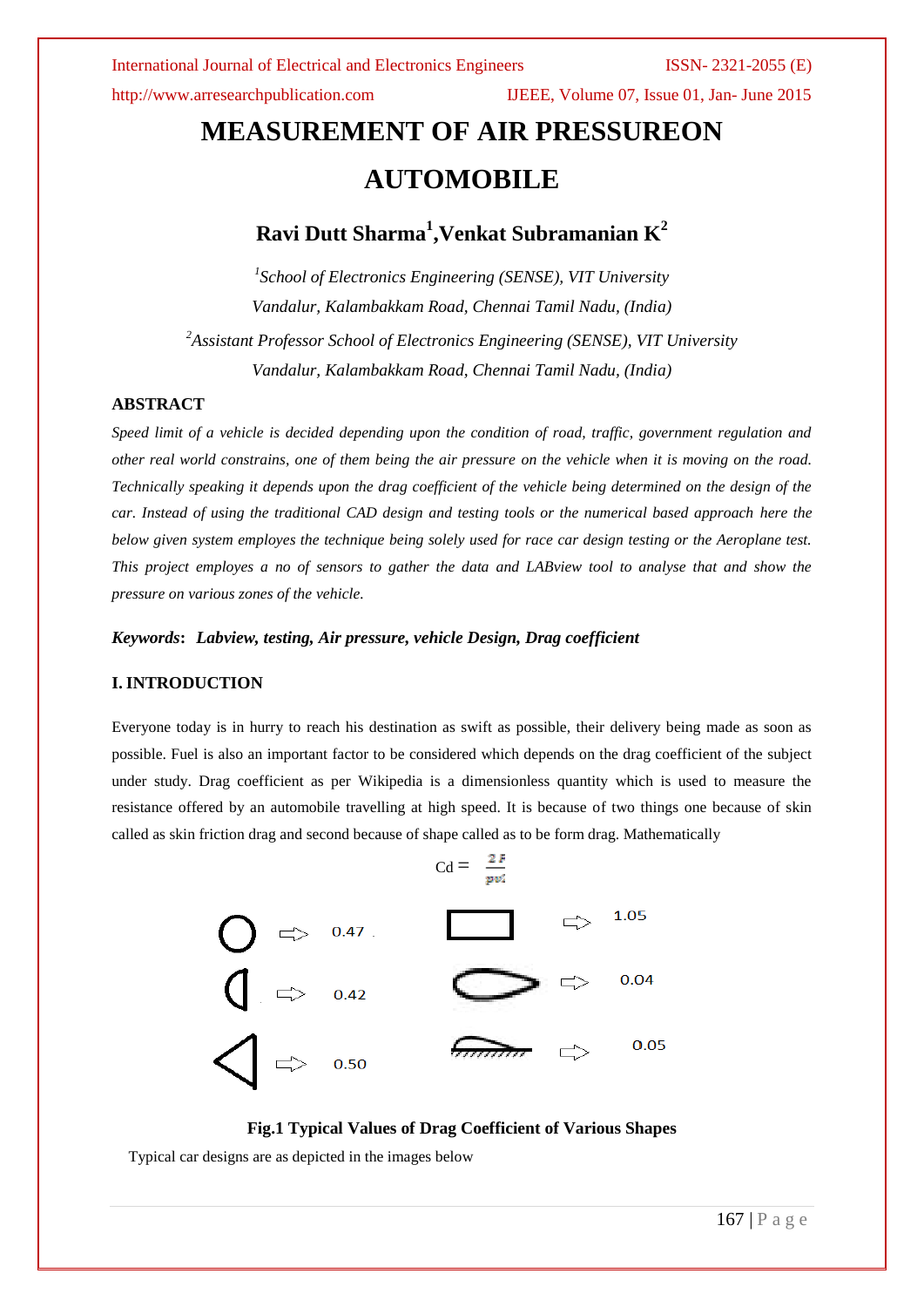International Journal of Electrical and Electronics Engineers ISSN- 2321-2055 (E) http://www.arresearchpublication.com IJEEE, Volume 07, Issue 01, Jan- June 2015 Angular A and angular Cpillar



### Curved A and curved C pillar



**Fig. 2 Typical Car Designs**





When air hits the automobile from the front end it has two effects one is reduced speed, causing discomfort in driving and higher fuel consumption, the other being lower grip of the vehicle on road as tries to lift it against gravity. For a heavy automobile such as truck the later problem is seldom observed but for light commercial vehicle and personal cars it a major issue of concern. Also at the time of car turning at curved roads and flyovers the air tries to drag the unstable vehicle to the edge and causing catastrophic situations. Hence all these constraints must be kept in mind while vehicle design.

Along with all these necessities there are some more such as safety of the passengers, look of the vehicle (attraction is a major force in case of personal automobile sales) and last but never the least is the cost of the subject the more time and money is spend in testing the costlier the vehicle get. To achieve this entire goal this paper discusses various tools and techniques a few of which worth mentioning are numerical based approach and CAD based analysis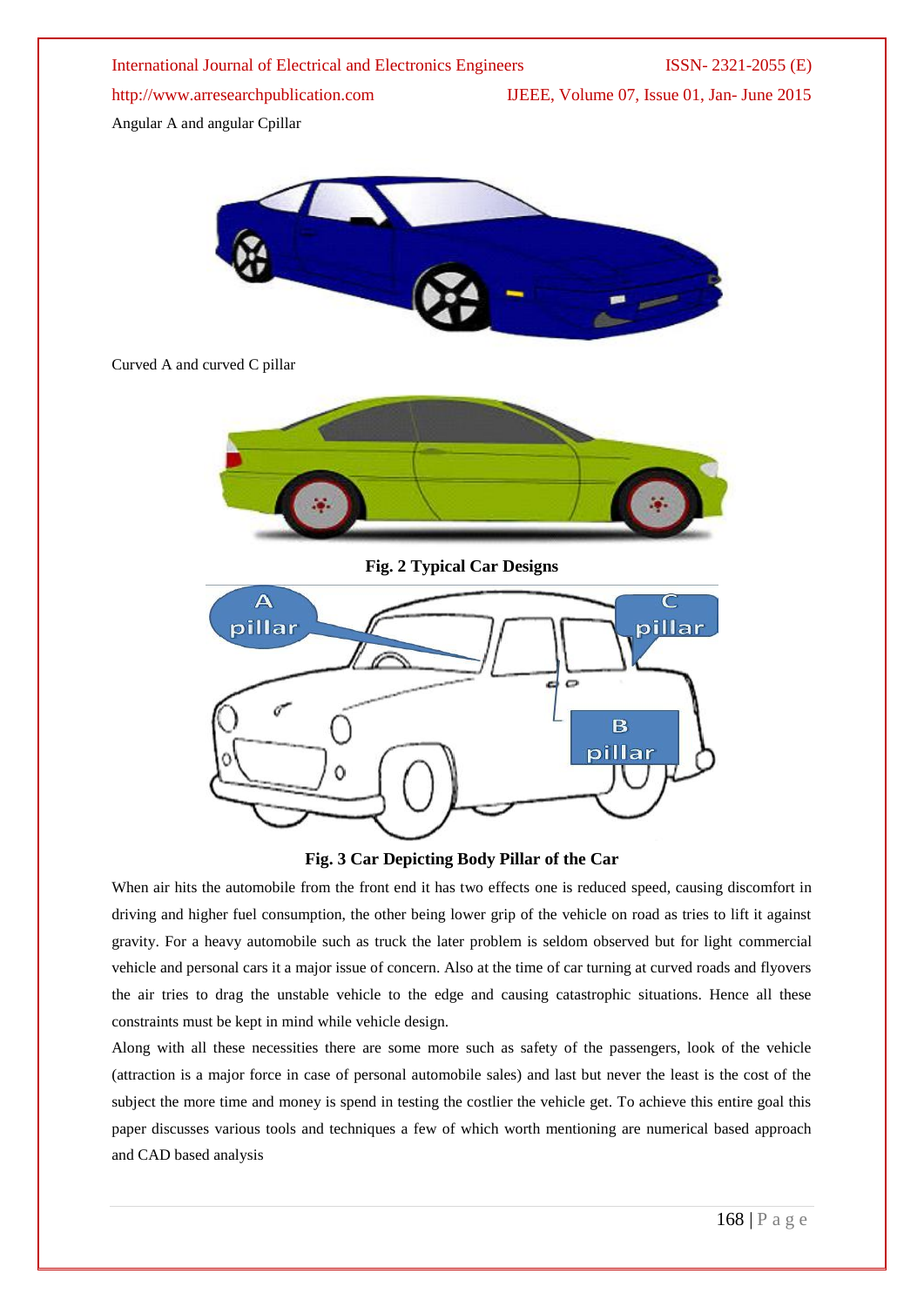http://www.arresearchpublication.com IJEEE, Volume 07, Issue 01, Jan- June 2015

1. Numerical based Approach

It uses the power of mathematics to check for the automobile design testing. The subject under consideration of our work is a Car model.

Any car design typically can be divided on the bases of pillar into three. A, B, C pillars which are as depicted into the picture just before.

A pillar and C pillar are the aerodynamically most important part of the car that causes the car to be unstable, reduced speed and lesser secure. In this approach without making the actual model everything is drawn on paper and is evaluated by making a lot of assumptions.

**2.** Computer based Design tools (CAD)

CAD tools have made our life simple by doing various calculations in background and making the response faster, reliable and represent able format. For these tools there is complex algorithm to show the outputs for the design being generated in a particular environment loaded with all design constraints for making it to appear as to be realtime.

But the problem with all these approaches is that they are all based on certain assumption and approximation. No matter how close to the real life they try to get the always lends up in a few or more assumption or costly setups.

### **II. METHODOLOGY/ ALGORITHM**

This system is very generic in usage and is capable to be used for any vehicle under test as per the following algorithm



First connect the hardware being discussed shortly ontothe surface of the vehicle. The system is then turned on and the data is now being transmitted by various sensors one by one on time sharing basis. The data being received is saved into a file format acceptable to the labview i.e. labview compatible. The data is then being represented using GUI feature of LABview.

### **III. CIRCUIT DIAGRAM**

The circuit of the subject can be divided into two parts transmitter and receiver circuit. The transmitter is located at the vehicle site and the receiver being at a remote place.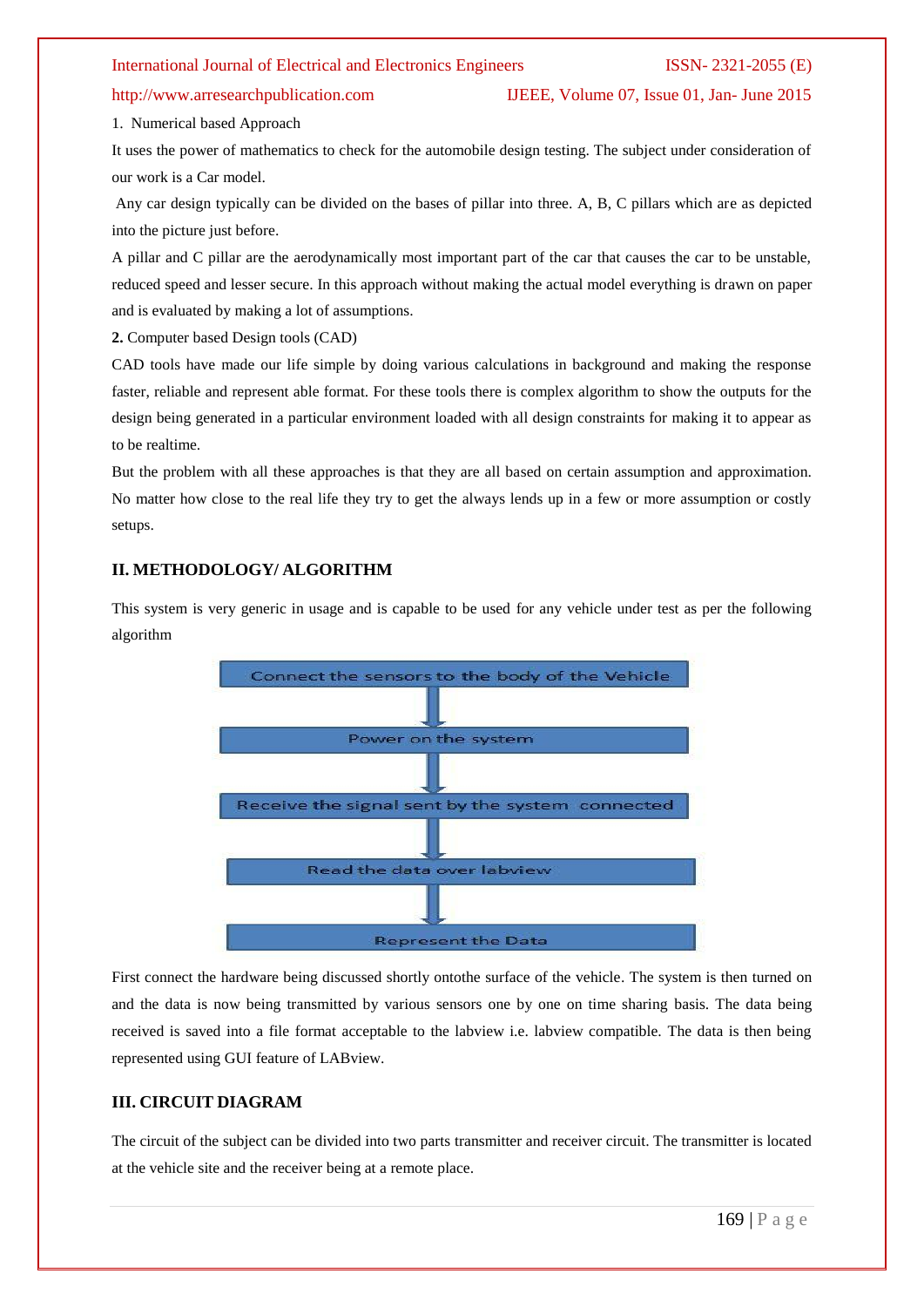http://www.arresearchpublication.com IJEEE, Volume 07, Issue 01, Jan- June 2015







### **3.1 Transmitter Circuit**

The system under the consideration is to be placed at a far place from the place where it is to be analysed so we have taken a device for remote space called as zigbee configured as to be router. To take the sensor data from the body of the automobile we have take a series of sensors from various manufacturers like MPL 502, MPL 500, BMP180



### **Fig. 4 Transmitter from Vehicle**

An Arduino board is used to collect the analog data from these sensors and then send them one by one on TDM basis. Since the project uses a single zigbee transmitter module the TDM process for signal transmission and reception is used. Arduino UNO board is in built with a 4 channel 10 bit ADC so as to convert the data to digital format and then modulate the signal as per proper format. This system ported an RTOS on to the board so as to make the transmission to be very effective and to synchronize signal as per correct order

### **3.2 Receiver**



**Fig. 5 Receiver of the Sensor Data at Distant Place**

The signals that are sent from the TX circuit are received by the zigbee module configured as coordinator and the data is received serially.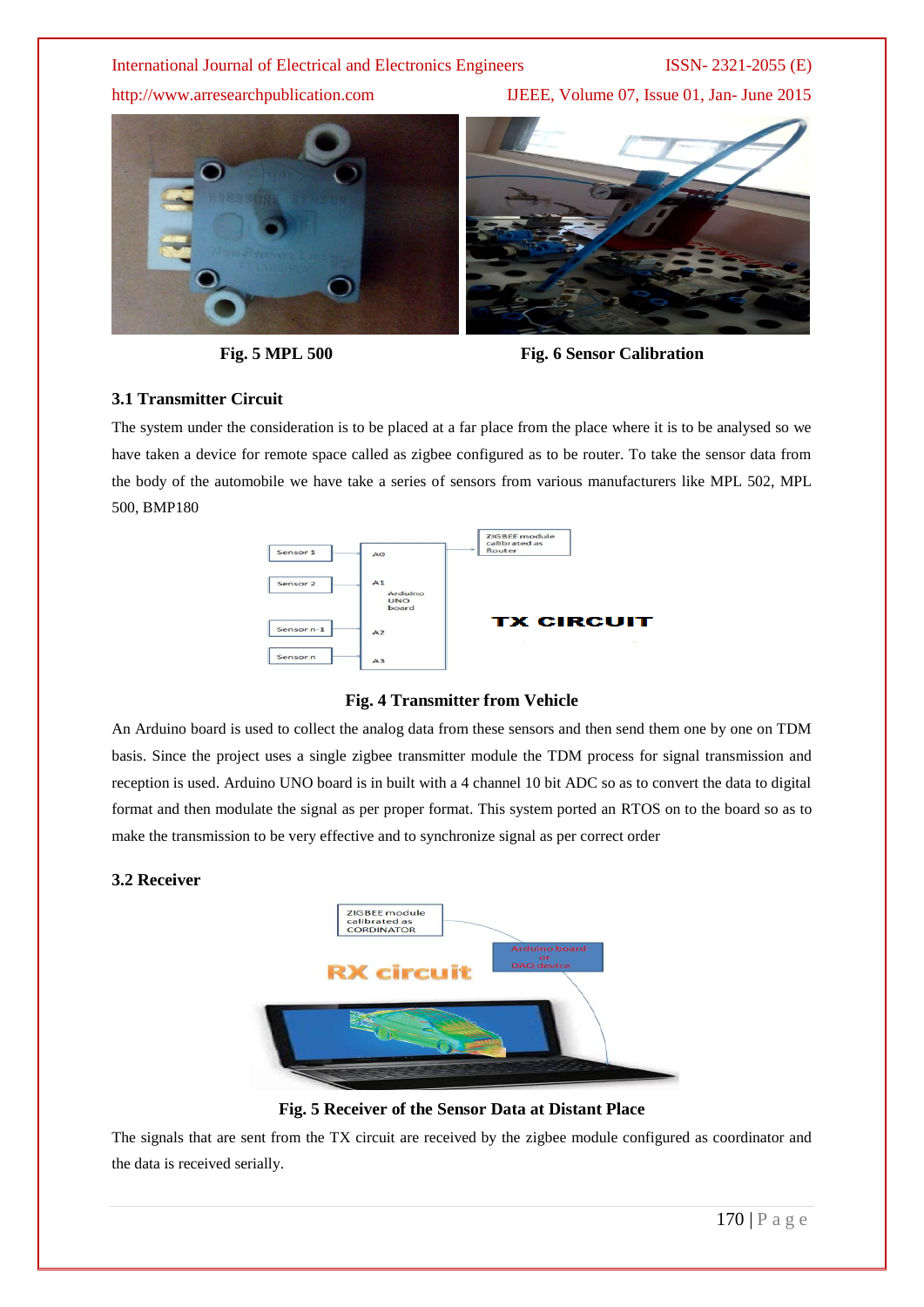### http://www.arresearchpublication.com IJEEE, Volume 07, Issue 01, Jan- June 2015

This system is programmed to use an Arduino board as an interface b/w the LABview software installed in our system and the zigbee. After getting the data over LABview, data is manipulated and is displayed as some GUI.

### **IV. TOOL USED**

The tool used for creating the module is LabVIEW by National Instrumentation<sup>[9]</sup> which is acronym for Laboratory Virtual Instrument Engineering Workbench. It is a visual programming tool for creating program. It is a very powerful and generic programming language which creates VI i.e. virtual instrument and can be called in other VI as sub VI for ease of programming.

Also the system uses XCTU for configuring the zigbee modules provided by xbee ltd. Arduino IDE is used to programme the Arduino UNO board.

### **V. RESULTS**

The system was tested for two car designs and the various values of the sensor output are collected. A source with unknown levels of the wind pressure was taken and air was blown from the front end of the design. The sensors were pre calibrated using FRL system (a system capable of flowing air at non pressure ranging from 0 to 20 bars) and the typical sensor values were already recorded in a lookup table format and when unknown pressure was blown these values were matched and displayed. We have used 3 levels of air pressure on each design having 3 sensors over the subject under test. The results obtained are as

### **Table 1 Showing Pressures at Angular A and Curved C pillar Car (angle of A is 35\*)**

| <b>Pressure</b> | Pressure observed at in Bar |          |          |
|-----------------|-----------------------------|----------|----------|
| level           | Sensor 1                    | Sensor 2 | Sensor 3 |
|                 | 1.5                         | 1.3      | 1.01     |
| $\mathcal{D}$   | 1.7                         | 1.4      | 1.01     |
| $\mathcal{R}$   | 1.9                         | 1.5      |          |



### **Fig. 6 Sensor Value Plotted as Graphs**

171 | P a g e